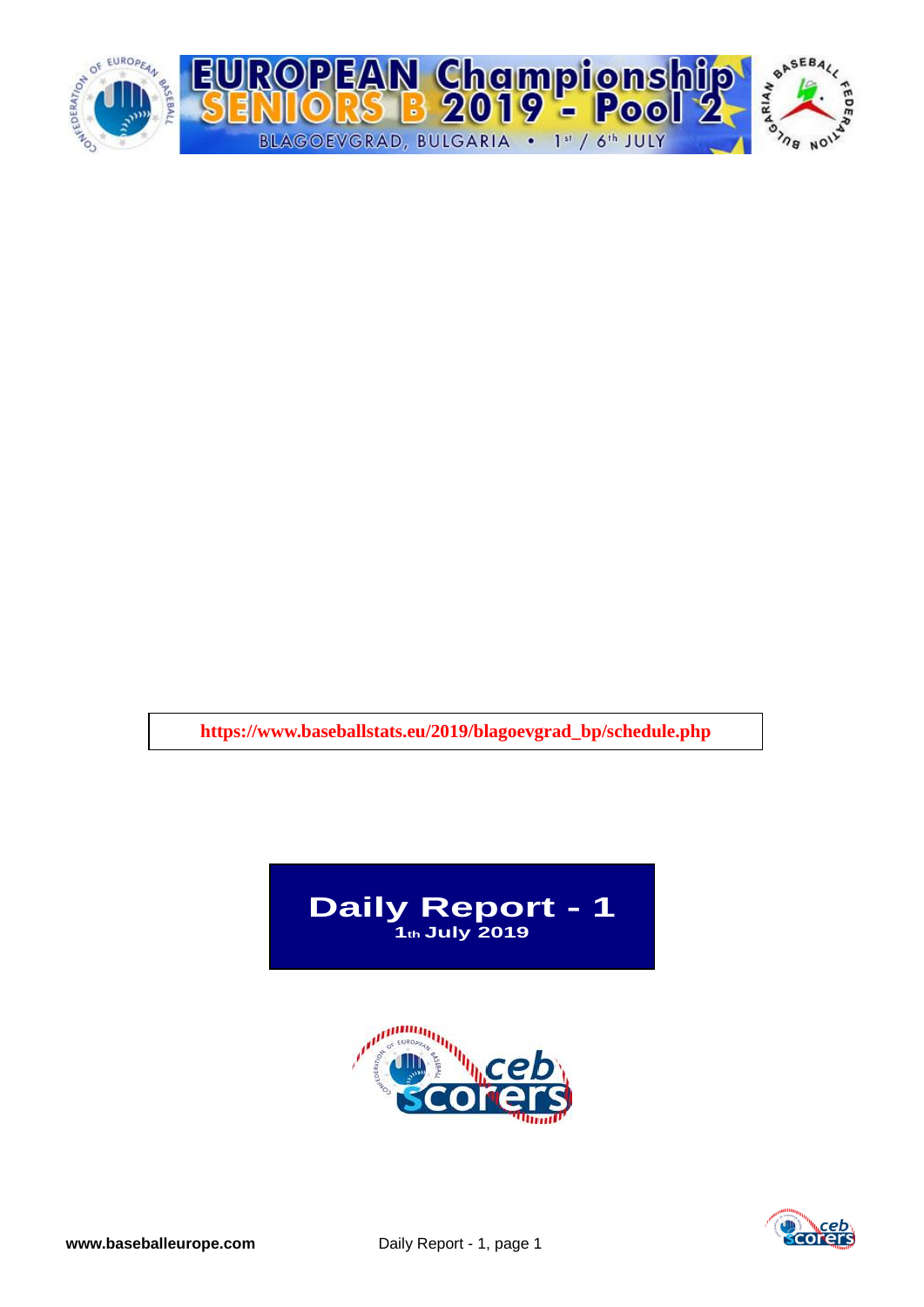

| <b>Teams</b>                         |                            |
|--------------------------------------|----------------------------|
| Bulgaria<br>$\overline{\phantom{a}}$ | $E$ Greece                 |
| W<br>Ireland                         | <u><del>☆</del></u> Israel |
| Russia<br>سند                        | <b>Expedit</b> Serbia      |

|                 |         |                 |      | <b>Schedule</b>                |                    |                    |                |
|-----------------|---------|-----------------|------|--------------------------------|--------------------|--------------------|----------------|
| Game            | At time | <b>Ballpark</b> | Pool | Home team                      | Visiting team      | <b>Final Score</b> | Inn            |
|                 |         |                 |      | Monday 1st July                |                    |                    |                |
|                 |         |                 |      | <b>GREECE</b>                  | ✿<br><b>ISRAEL</b> | $7 - 14$           |                |
| $\overline{1}$  | 10:00   | Blagoevgrad     | A    | <b>SERBIA</b>                  | <b>IRELAND</b>     |                    |                |
| $\overline{a}$  | 13:30   | Blagoevgrad     | A    | <b>BULGARIA</b>                | <b>RUSSIA</b>      | $17 - 5$           | $\overline{7}$ |
| 3               | 17:30   | Blagoevgrad     | A    |                                |                    | $0 - 21$           | 5              |
|                 |         |                 |      | <b>Tuesday 2nd July</b>        |                    |                    |                |
| $\overline{4}$  | 10:00   | Blagoevgrad     | A    | $\frac{1}{2}$<br><b>ISRAEL</b> | <b>SERBIA</b>      |                    |                |
| 5               | 13:30   | Blagoevgrad     | A    | <b>RUSSIA</b>                  | <b>GREECE</b>      |                    |                |
| $6\overline{6}$ | 17:00   | Blagoevgrad     | A    | <b>IRELAND</b>                 | <b>BULGARIA</b>    |                    |                |
|                 |         |                 |      |                                |                    |                    |                |
|                 |         |                 |      | <b>Wednesday 3rd July</b>      | <u>K.</u>          |                    |                |
| $\overline{7}$  | 10:00   | Blagoevgrad     | A    | <b>SERBIA</b>                  | <b>GREECE</b>      |                    |                |
| 8               | 13:30   | Blagoevgrad     | Α    | <b>RUSSIA</b>                  | <b>IRELAND</b>     |                    |                |
| 9 <sup>°</sup>  | 17:00   | Blagoevgrad     | A    | $\frac{1}{2}$<br><b>ISRAEL</b> | <b>BULGARIA</b>    |                    |                |
|                 |         |                 |      | Thursday 4th July              |                    |                    |                |
| 10 <sub>1</sub> | 10:00   | Blagoevgrad     | A    | <b>GREECE</b>                  | <b>IRELAND</b>     |                    |                |
| 11              | 13:30   | Blagoevgrad     | Α    | <b>ISRAEL</b>                  | <b>RUSSIA</b>      |                    |                |
| 12              | 17:00   | Blagoevgrad     | A    | <b>SERBIA</b>                  | <b>BULGARIA</b>    |                    |                |
|                 |         |                 |      |                                |                    |                    |                |
|                 |         |                 |      | <b>Friday 5th July</b>         |                    |                    |                |
| 13              | 10:00   | Blagoevgrad     | A    | <b>IRELAND</b>                 | <b>ISRAEL</b>      |                    |                |
| 14              | 13:00   | Blagoevgrad     | A    | <b>RUSSIA</b>                  | <b>SERBIA</b>      |                    |                |
| 15              | 17:00   | Blagoevgrad     | A    | <b>BULGARIA</b>                | <b>GREECE</b>      |                    |                |
|                 |         |                 |      |                                |                    |                    |                |
|                 |         |                 |      | <b>Saturday 6th July</b>       |                    |                    |                |
| 16              | 14:00   | Blagoevgrad     | Fi   | :: 1st ::                      | $::$ 2nd $::$      |                    |                |

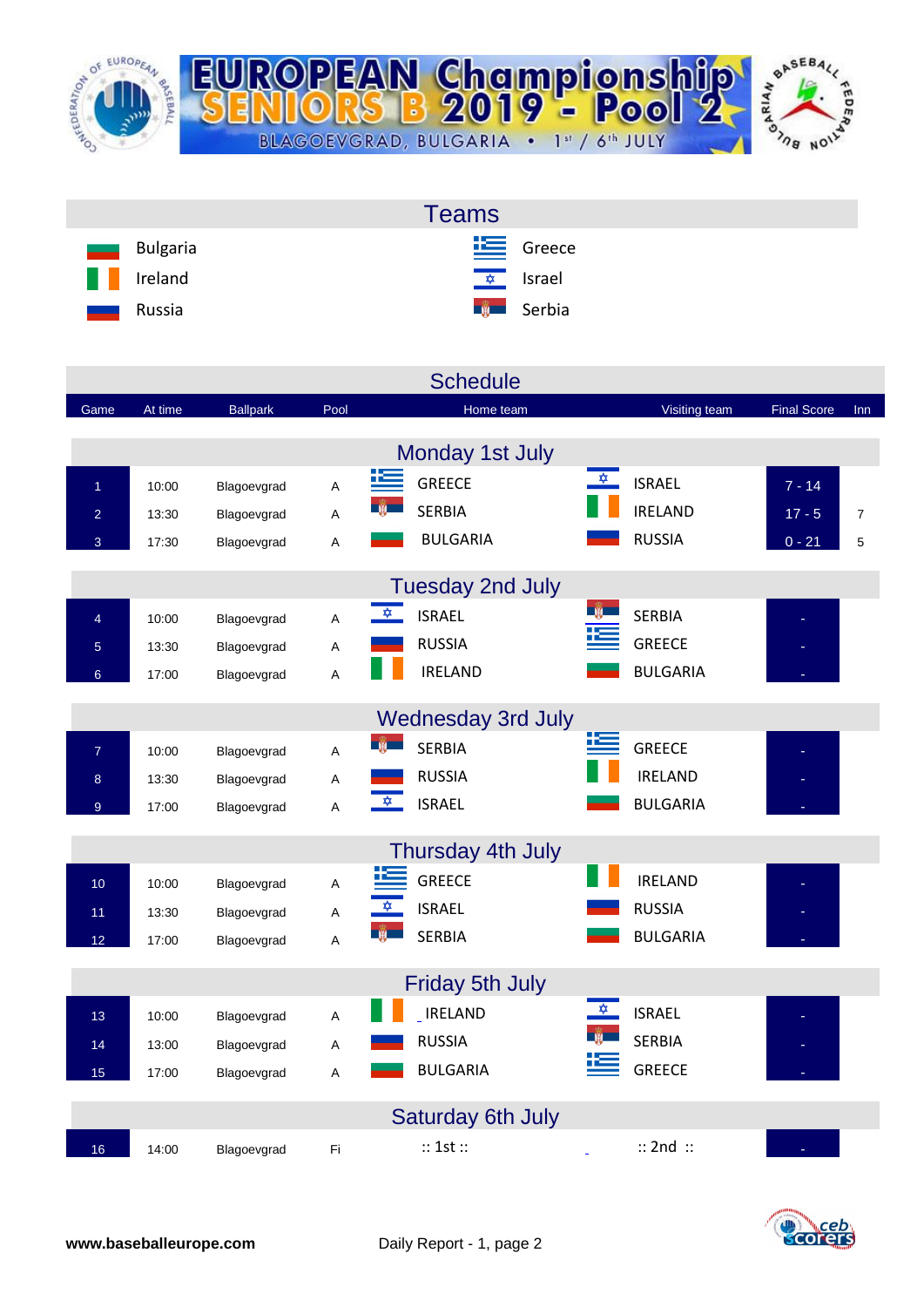

|                | <b>Standing Pool A</b> |    |           |             |            |           |  |  |  |  |  |
|----------------|------------------------|----|-----------|-------------|------------|-----------|--|--|--|--|--|
| Pos            | Team                   | GP | <b>WO</b> | LO          | <b>AVG</b> | <b>GB</b> |  |  |  |  |  |
| 1.             | <b>ISRAEL</b>          |    |           | 0           | 1000       | 0         |  |  |  |  |  |
| $\overline{2}$ | <b>RUSSIA</b>          |    |           | $\mathbf 0$ | 1000       | 0         |  |  |  |  |  |
| 3              | <b>SERBIA</b>          |    |           | 0           | 1000       | 0         |  |  |  |  |  |
| 4              | <b>BULGARIA</b>        |    | 0         |             | 0          |           |  |  |  |  |  |
| 5              | $\mathbf{E}$ GREECE    |    | $\Omega$  |             | 0          |           |  |  |  |  |  |
| 6              | <b>IRELAND</b>         |    | 0         |             | 0          |           |  |  |  |  |  |

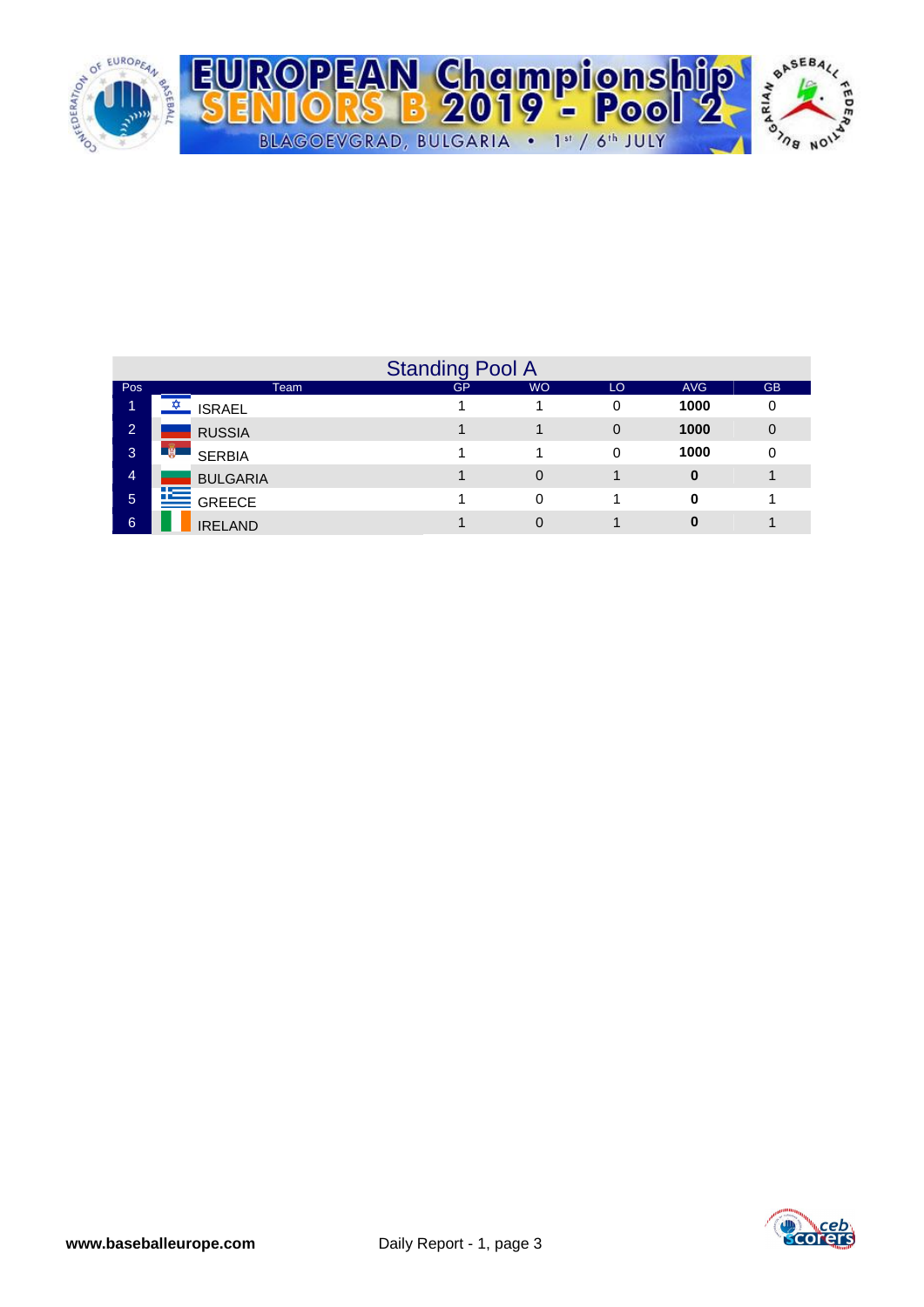

![](_page_3_Picture_1.jpeg)

### **Game Summary 1**

![](_page_3_Picture_3.jpeg)

**Greece (GRE) – Israel (ISR) 7 - 14**

![](_page_3_Picture_5.jpeg)

|                                                         |                |                                         |                |                |                                           |                                  |                |                 |                |                | ,              |             | .,       |                |          |                |                                          |                                                 |                |              |
|---------------------------------------------------------|----------------|-----------------------------------------|----------------|----------------|-------------------------------------------|----------------------------------|----------------|-----------------|----------------|----------------|----------------|-------------|----------|----------------|----------|----------------|------------------------------------------|-------------------------------------------------|----------------|--------------|
| Score by Innings                                        |                |                                         |                |                |                                           |                                  | R H E          |                 |                |                |                |             |          |                |          |                |                                          |                                                 |                |              |
| ISRAEL 420 003 014 - 14 12<br>GREECE 022 000 102 - 7 13 |                |                                         |                |                |                                           |                                  |                | 1<br>3          |                |                |                |             |          |                |          |                |                                          |                                                 |                |              |
|                                                         |                |                                         |                |                | Jul 01, 2019 at Blagoevgrad (Blagoevgrad) |                                  |                | ISRAEL 14 (1-0) |                |                |                |             |          |                |          |                |                                          |                                                 |                |              |
| Player<br>--------------------------                    | AВ             | R H BI                                  |                |                |                                           | $ -$                             |                |                 |                |                |                |             |          |                |          |                | 2B 3B HR BB SB CS HP SH SF SO IBB KL GDP | PO A                                            |                | Ε            |
| GLASSER 2b                                              | 5              | $\overline{\mathbf{3}}$                 | 3              | $\overline{2}$ | 1                                         | 0                                | 1              | 0               | $\circ$        | $\circ$        | 1              | $\circ$     | $\circ$  | $\circ$        | 0        | $\circ$        | 0                                        | ------------<br>1                               | $\overline{4}$ | 0            |
| PALLER 1f                                               |                | $4 \quad 3$                             | $\mathbf{1}$   | $\mathbf{1}$   | $\mathbf{1}$                              | $\Omega$                         | $\circ$        | 2               | 0              | $\circ$        | 0              | 0           | 0        | $\mathbf{1}$   | $\circ$  | $\Omega$       | 0                                        | $\circ$                                         | $\circ$        | 0            |
| GAILEN Cf                                               | 3              | 4                                       | 2              | 3              | 0                                         | $\begin{array}{c} \n\end{array}$ | 1              | 3               | 1              | 0              | $\Omega$       | 0           | $\Omega$ | $\Omega$       | 0        | $\Omega$       | 0                                        | 1                                               | 0              | $\Omega$     |
| ROSENBAUM 1b                                            | 5              | 2                                       | 3              | $\mathbf{1}$   | 1                                         | $\Omega$                         | 0              | 1               | $\Omega$       | $\circ$        | $\Omega$       | $\circ$     | $\Omega$ | 2              | $\Omega$ | $\Omega$       | 0                                        | 11                                              | 0              | $\Omega$     |
| CALISAR 3b                                              | 5              | $\overline{1}$                          | $\mathfrak{D}$ | 3              | $\Omega$                                  | $\Omega$                         | $\mathbf{1}$   | $\Omega$        | $\Omega$       | $\Omega$       | $\mathbf{1}$   | $\Omega$    | $\Omega$ | $\overline{c}$ | $\Omega$ | 1              | $\Omega$                                 | $\Omega$                                        | 2              | 1            |
| PENPRASE ss                                             |                | $3 \quad 0$                             | $\Omega$       | 2              | $\Omega$                                  | $\Omega$                         | $\Omega$       | 1               | $\Omega$       | $\Omega$       | $\Omega$       | $\Omega$    | 1        | $\Omega$       | $\Omega$ | $\Omega$       | 1                                        | 3                                               | 3              | $\Omega$     |
| GRILLO C                                                | 5              | $\begin{matrix} 0 & 0 \end{matrix}$     |                | $\Omega$       | $\Omega$                                  | $\Omega$                         | $\Omega$       | $\Omega$        | $\Omega$       | $\Omega$       | $\Omega$       | $\Omega$    | $\Omega$ | 3              | $\Omega$ | $\Omega$       | $\Omega$                                 | 10                                              | $\mathbf{1}$   | $\Omega$     |
| LOWENGART dh                                            |                | 5 1                                     | $\mathbf{1}$   | $\circ$        | $\Omega$                                  | $\Omega$                         | $\Omega$       | $\Omega$        | 2              | $\Omega$       | $\Omega$       | $\Omega$    | $\Omega$ | $\mathbf{1}$   | $\Omega$ | $\Omega$       | $\Omega$                                 | $\mathbf{0}$                                    | $\Omega$       | $\Omega$     |
| WOLF rf                                                 |                | 4 0 0                                   |                | $\mathbf{1}$   | $\circ$                                   | $\circ$                          | $\circ$        | $\mathbf{1}$    | $\circ$        | $\circ$        | $\circ$        | $\circ$     | $\circ$  | $\mathbf{1}$   | $\circ$  | $\mathbf{1}$   | 0                                        | $\mathbf{1}$                                    | $\circ$        | 0            |
| BRODKOWITZ p                                            |                | $\begin{matrix} 0 & 0 & 0 \end{matrix}$ |                | 0              | $\circ$                                   | $\circ$                          | $\circ$        | $\circ$         | $\circ$        | $\circ$        | $\circ$        | $\circ$     | $\circ$  | $\circ$        | $\circ$  | $\circ$        | 0                                        | $\circ$                                         | $\circ$        | 0            |
| LIPETZ p                                                |                | $0\quad 0\quad 0$                       |                | $\circ$        | $\circ$                                   | $\circ$                          | $\circ$        | $\circ$         | $\circ$        | $\overline{0}$ | $\circ$        | $\circ$     | $\circ$  | $\circ$        | $\circ$  | $\overline{0}$ | $\mathbf{0}$                             | $\circ$                                         | $\overline{1}$ | 0            |
| BAKER p                                                 | $\overline{0}$ | $\overline{0}$                          | $\circ$        | $\circ$        | 0                                         | $\circ$                          | 0              | 0               | 0              | $\circ$        | 0              | $\mathbb O$ | $\circ$  | 0              | 0        | $\circ$        | $\circ$                                  | $\circ$                                         | $\circ$        | 0            |
| Totals                                                  |                | 39 14 12 13                             |                |                | 3                                         | $\mathbf 0$                      | 3              | 8               | 3              | $\circ$        | $\overline{c}$ | $\circ$     |          | 1 10           | $\circ$  | $\overline{c}$ | $\mathbf{1}$                             | 27 11                                           |                | $\mathbf{1}$ |
|                                                         |                |                                         |                |                |                                           |                                  |                | GREECE $7(0-1)$ |                |                |                |             |          |                |          |                |                                          |                                                 |                |              |
| Player<br>------------------                            | AB             |                                         |                | R H BI         |                                           |                                  |                |                 |                |                |                |             |          |                |          |                | 2B 3B HR BB SB CS HP SH SF SO IBB KL GDP |                                                 | PO A           | Е<br>--      |
| GOUOREN cf                                              | 5              | $\bigcirc$                              | 3              | $\circ$        | 0                                         | 0                                | $\Omega$       | $\Omega$        | $\Omega$       | 0              | $\Omega$       | 0           | $\Omega$ | 1              | $\Omega$ | $\Omega$       | $\Omega$                                 | 4                                               | $\Omega$       | 0            |
| SPILIOTIS rf                                            | $\mathbf{1}$   | $\bigcirc$                              | $\Omega$       | 0              | $\Omega$                                  | $\Omega$                         | $\mathbf{0}$   | $\Omega$        | $\Omega$       | $\mathbf{0}$   | $\Omega$       | $\Omega$    | $\Omega$ | $\Omega$       | 0        | $\Omega$       | $\Omega$                                 | 0                                               | $\mathbf{0}$   | $\Omega$     |
| ORFANAKOS p                                             | 0              | $\overline{0}$                          | $\Omega$       | 0              | 0                                         | $\Omega$                         | 0              | $\Omega$        | $\Omega$       | $\circ$        | $\Omega$       | $\circ$     | $\Omega$ | $\Omega$       | 0        | $\Omega$       | 0                                        | $\Omega$                                        | $\circ$        | 0            |
| ZOUMBOULAKIS ph                                         | $\mathbf{1}$   | $\overline{0}$                          | $\Omega$       | 0              | 0                                         | $\Omega$                         | 0              | $\Omega$        | $\Omega$       | $\circ$        | $\Omega$       | $\Omega$    | $\Omega$ | 1              | $\Omega$ | $\mathbf{1}$   | $\Omega$                                 | $\Omega$                                        | $\Omega$       | $\Omega$     |
| GOUNARIS p                                              | 0              | $\overline{0}$                          | $\circ$        | $\circ$        | 0                                         | 0                                | $\mathbf{0}$   | $\Omega$        | 0              | $\mathbf{0}$   | 0              | $\circ$     | $\Omega$ | 0              | $\Omega$ | $\Omega$       | $\Omega$                                 | $\mathbf{1}$                                    | $\mathbf{0}$   | $\Omega$     |
| BOURDANIOTIS p                                          | 0              | $\bigcirc$                              | $\circ$        | $\circ$        | $\circ$                                   | $\Omega$                         | $\circ$        | $\Omega$        | 0              | $\circ$        | $\Omega$       | $\Omega$    | $\Omega$ | $\Omega$       | $\Omega$ | $\Omega$       | 0                                        | $\Omega$                                        | $\circ$        | $\Omega$     |
| TSIFLIKIOTIS ph                                         | $\mathbf{1}$   | $\overline{0}$                          | $\circ$        | $\circ$        | 0                                         | 0                                | $\circ$        | $\Omega$        | 0              | $\circ$        | 0              | 0           | $\Omega$ | 1              | $\Omega$ | $\mathbf{1}$   | 0                                        | $\Omega$                                        | $\circ$        | $\Omega$     |
| CHRISTIDIS p                                            | 0              | $\bigcirc$                              | $\Omega$       | $\circ$        | $\circ$                                   | $\Omega$                         | $\mathbf{0}$   | $\Omega$        | 0              | $\circ$        | $\mathbf{0}$   | $\Omega$    | $\Omega$ | $\Omega$       | $\Omega$ | $\Omega$       | $\Omega$                                 | $\Omega$                                        | $\circ$        | $\Omega$     |
| LOMIS ph/rf                                             | $\mathbf{1}$   | $\overline{0}$                          | $\circ$        | $\circ$        | $\circ$                                   | 0                                | $\circ$        | 0               | 0              | $\circ$        | 0              | 0           | $\circ$  | 0              | $\circ$  | $\circ$        | 0                                        | 0                                               | $\circ$        | 0            |
| ROULIS SS                                               | 3              | 3                                       | $\circ$        | $\circ$        | $\circ$                                   | $\circ$                          | $\circ$        | 2               | 2              | $\circ$        | 0              | 0           | $\circ$  | $\mathbf{1}$   | $\circ$  | $\Omega$       | 0                                        | $\mathbf{1}$                                    | $\circ$        | $\Omega$     |
| SECHOPOULOS 1b                                          |                | 4 2                                     | 3              | 0              | 0                                         | $\circ$                          | $\mathbf{0}$   | 1               | 0              | $\mathbf{0}$   | 0              | 0           | 0        | 0              | $\circ$  | $\circ$        | 0                                        | 4                                               | 1              | 0            |
| KOURTIS 3b                                              | 5              | 2                                       | 5              | 7              | $\mathbf{1}$                              | 0                                | 2              | 0               | 0              | $\circ$        | 0              | 0           | 0        | 0              | 0        | 0              | 0                                        | 2                                               | 2              | 1            |
| MAESTRALES 2b/rf                                        |                | $3 \quad 0$                             | $\circ$        | $\circ$        | 0                                         | $\circ$                          | 0              | $\overline{c}$  | 0              | $\circ$        | 0              | $\circ$     | 0        | 0              | 0        | 0              | 1                                        | $\mathbf{1}$                                    | $\circ$        | 1            |
| LES dh/1f                                               |                | $4\quad 0$                              | $\mathbf{1}$   | $\circ$        | 0                                         | $\circ$                          | $\mathbf{0}$   | $\circ$         | 0              | $\circ$        | $\circ$        | $\circ$     | 0        | $\Omega$       | $\circ$  | $\circ$        | 0                                        | $\overline{c}$                                  | $\mathbf{0}$   | 0            |
| ARGYROPOULOS ph                                         |                | $1 \quad 0 \quad 0$                     |                | 0              | 0                                         | $\circ$                          | $\circ$        | 0               | 0              | 0              | 0              | $\circ$     | 0        | 0              | 0        | $\Omega$       | 1                                        | 0                                               | $\overline{0}$ | 0            |
| KALIVAS lf/rf                                           |                | 4 0 1                                   |                | $\circ$        | $\circ$                                   | $\Omega$                         | $\circ$        | 1               | 0              | $\circ$        | 0              | $\circ$     | 0        | $\overline{c}$ | $\Omega$ | $\mathbf{1}$   | $\Omega$                                 | 5                                               | $\circ$        | $\mathbf{1}$ |
| LEKAS $c/2b$                                            |                | $4 \quad 0$                             | $\Omega$       | $\Omega$       | $\Omega$                                  | $\Omega$                         | $\Omega$       | $\Omega$        | $\Omega$       | $\Omega$       | $\Omega$       | $\Omega$    | $\Omega$ | $\mathfrak{D}$ | $\Omega$ | $\overline{1}$ | $\Omega$                                 | $7\phantom{.0}$                                 | $\Omega$       | $\Omega$     |
| KOUNTIS p                                               | $\mathbf{1}$   | 0                                       | $\circ$        | $\mathbf 0$    | 0                                         | 0                                | $\circ$        | 0               | 0              | $\circ$        | 0              | $\mathbf 0$ | 0        | $\mathbf{1}$   | $\circ$  | $\circ$        | 0                                        | 0                                               | $\mathbf 0$    | 0            |
| Totals                                                  | 38             |                                         | 7 13           | 7              | $\mathbf{1}$                              | $\mathbf 0$                      | $\overline{c}$ | 6               | $\overline{2}$ | 0              | 0              | 0           | 0        | 9              | 0        | $\overline{4}$ | $\overline{c}$                           | 27                                              | 3              | 3            |
| ISRAEL                                                  |                |                                         | ΙP             | H              |                                           |                                  |                |                 |                |                |                |             |          |                |          |                |                                          | R ER BB SO WP HB BK IBB SH SF CI 2B 3B HR AB BF |                | FO GO        |
|                                                         |                |                                         |                |                |                                           |                                  |                |                 |                |                |                |             |          |                |          |                |                                          |                                                 |                |              |

 ------------------------------------------------------------------------------------------- BRODKOWITZ 4.1 6 4 4 3 7 0 0 0 0 0 0 0 0 0 2 19 22 4 2 95 LIPETZ W,1-0 2.2 5 1 1 1 1 0 0 0 0 0 0 0 0 0 0 11 12 2 3 30 BAKER 2.0 2 2 1 2 1 0 0 0 0 0 0 0 1 0 0 8 10 0 4 34 GREECE IP H R ER BB SO WP HB BK IBB SH SF CI 2B 3B HR AB BF FO GO NP ------------------------------------------------------------------------------------------- KOUNTIS L, 0-1 2.0 2 6 6 5 4 1 2 0 0 0 0 0 0 0 0 1 8 15 2 0 68<br>ORFANAKOS 2.0 1 0 0 2 1 0 0 0 0 0 0 0 0 0 0 0 7 9 3 1 32 ORFANAKOS 2.0 1 0 0 2 1 0 0 0 0 0 0 0 0 0 0 7 9 3 1 32 GOUNARIS 1.0 0 0 0 0 0 0 0 0 0 0 0 0 0 0 0 3 3 1 2 11 BOURDANIOTIS 1.0 4 3 3 0 1 1 0 0 0 0 1 0 3 0 0 6 7 2 0 28 CHRISTIDIS 2.0 2 1 0 0 2 2 0 1 0 0 0 0 0 0 0 9 9 4 0 36<br>MAESTRALES 1.0 3 4 4 1 2 1 0 0 0 0 0 0 0 0 2 6 7 1 0 25 MAESTRALES

 Umpires - HP: GRIBENNIKOV (RUS) 1B: JOCOBELLI (IRL) Scorers - ESTOQUERA Marina (ESP), NELISSEN Huub (NED) TC - SERSEN (CRO) Time: 3:32 Attendance: 75

Weather: Sunny

![](_page_3_Picture_10.jpeg)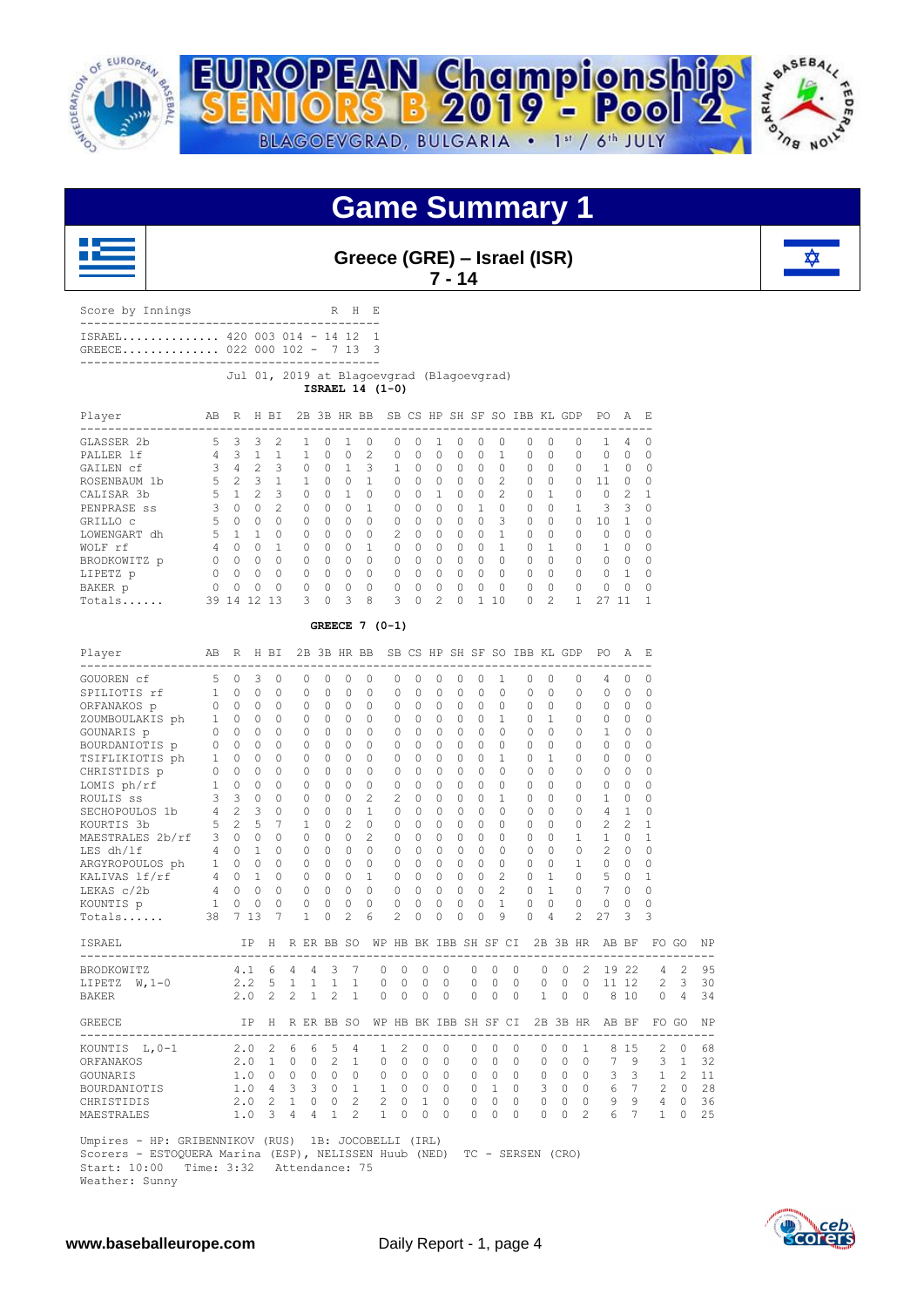![](_page_4_Picture_0.jpeg)

![](_page_4_Picture_1.jpeg)

### **Game Summary 2**

![](_page_4_Picture_3.jpeg)

**Serbia (SRB) – Ireland (IRL) 17 – 5**

| Score by Innings                                         |  |  | R H E |  |
|----------------------------------------------------------|--|--|-------|--|
| IRELAND 000 014 0 - 5 10 7<br>SERBIA 230 160 5 - 17 13 4 |  |  |       |  |
|                                                          |  |  |       |  |

Jul 01, 2019 at Blagoevgrad (Blagoevgrad)

**IRELAND 5 (0-1)**

| Player          | AB             | R              |                | H BI           | 2В       |              |             | 3B HR BB     |                 |              |              |              |              |                | SB CS HP SH SF SO IBB KL GDP |                |              | PO.            | A              | F.             |
|-----------------|----------------|----------------|----------------|----------------|----------|--------------|-------------|--------------|-----------------|--------------|--------------|--------------|--------------|----------------|------------------------------|----------------|--------------|----------------|----------------|----------------|
| CUEVAS dh       | $\mathbf{1}$   | $\Omega$       | $\circ$        | $\mathbf 0$    | $\Omega$ | $\Omega$     | 0           | $\Omega$     | $\Omega$        | $\Omega$     | 0            | $\Omega$     | $\mathbf{0}$ | $\circ$        | $\Omega$                     | $\Omega$       | 0            | $\Omega$       | $\Omega$       | $\Omega$       |
| McGEE p/lf      | 1              | $\mathbf{1}$   | $\mathbf{1}$   | 4              | 0        | $\Omega$     | 1           | $\Omega$     | $\Omega$        | $\Omega$     | $\Omega$     | $\Omega$     | $\Omega$     | $\Omega$       | $\Omega$                     | $\Omega$       | $\Omega$     | 1              | $\Omega$       | $\Omega$       |
| MCAULIFFE 3b    | 4              | $\Omega$       | $\mathbf{1}$   | $\mathbf{1}$   | 1        | $\Omega$     | $\Omega$    | $\Omega$     | $\Omega$        | $\Omega$     | $\Omega$     | $\Omega$     | $\Omega$     | $\overline{c}$ | $\Omega$                     | $\Omega$       | $\Omega$     | $\overline{c}$ | $\Omega$       | 1              |
| COSGROVE c/2b   | 3              | $\Omega$       | $\mathbf{1}$   | $\Omega$       | $\Omega$ | $\Omega$     | $\Omega$    | $\mathbf{1}$ | $\Omega$        | $\Omega$     | $\Omega$     | $\Omega$     | $\Omega$     | $\circ$        | $\Omega$                     | $\Omega$       | $\Omega$     | 7              | 3              | $\mathcal{D}$  |
| WALSH 1b        | 4              | $\Omega$       | $\Omega$       | $\Omega$       | $\Omega$ | $\Omega$     | $\Omega$    | $\Omega$     | $\Omega$        | $\Omega$     | $\Omega$     | $\Omega$     | $\Omega$     | $\overline{c}$ | $\Omega$                     | $\Omega$       | $\Omega$     | 5              | $\overline{2}$ | 1              |
| SANTOIANNI rf   | 4              | $\Omega$       | $\Omega$       | $\Omega$       | 0        | 0            | 0           | 0            | $\Omega$        | $\Omega$     | $\Omega$     | 0            | $\Omega$     | $\mathbf{1}$   | 0                            | $\Omega$       | $\Omega$     | $\overline{c}$ | $\Omega$       | $\Omega$       |
| DILLON SS       | 3              | $\mathbf{1}$   | $\overline{c}$ | $\Omega$       | $\Omega$ | 0            | $\Omega$    | $\mathbf{1}$ | $\Omega$        | $\Omega$     | 0            | $\Omega$     | $\Omega$     | $\Omega$       | $\Omega$                     | 0              | 0            | $\mathbf{1}$   | 3              | $\overline{2}$ |
| POWER 2b        | 3              | $\Omega$       | $\mathbf{1}$   | $\Omega$       | $\Omega$ | $\cap$       | 0           | $\Omega$     | $\Omega$        | $\Omega$     | $\Omega$     | $\Omega$     | $\Omega$     | $\Omega$       | $\Omega$                     | 0              | $\Omega$     | $\cap$         | $\Omega$       | $\Omega$       |
| COLE c          | $\Omega$       | $\Omega$       | $\Omega$       | $\Omega$       | 0        | 0            | 0           | $\mathbf{1}$ | $\Omega$        | $\Omega$     | $\Omega$     | $\Omega$     | $\Omega$     | $\Omega$       | $\Omega$                     | $\Omega$       | $\Omega$     | $\mathbf{1}$   | $\Omega$       | $\Omega$       |
| FOX 1f          | $\mathbf{1}$   | $\Omega$       | $\Omega$       | $\Omega$       | $\Omega$ | $\Omega$     | $\Omega$    | $\Omega$     | $\Omega$        | $\Omega$     | $\Omega$     | $\Omega$     | $\Omega$     | $\Omega$       | $\Omega$                     | 0              | $\Omega$     | $\Omega$       | $\Omega$       | O              |
| DOLAN ph        | $\mathbf{1}$   | $\Omega$       | $\Omega$       | $\Omega$       | 0        | $\Omega$     | $\Omega$    | $\Omega$     | $\Omega$        | $\Omega$     | $\Omega$     | $\Omega$     | $\Omega$     | $\Omega$       | $\Omega$                     | 0              | $\Omega$     | $\cap$         | $\Omega$       | 0              |
| GEOGHEGAN 1f    | $\mathbf{1}$   | $\mathbf{1}$   | $\Omega$       | $\mathbf 0$    | 0        | 0            | 0           | $\mathbf 0$  | $\Omega$        | $\Omega$     | 0            | 0            | $\Omega$     | $\Omega$       | 0                            | 0              | $\Omega$     | $\Omega$       | $\Omega$       | $\Omega$       |
| SHIER p         | $\mathbf{1}$   | $\Omega$       | $\Omega$       | $\Omega$       | $\Omega$ | 0            | $\Omega$    | $\Omega$     | $\Omega$        | $\Omega$     | 0            | 0            | $\Omega$     | 1              | $\Omega$                     | 0              | $\Omega$     | $\Omega$       | $\Omega$       | 0              |
| FARRELL cf      | $\overline{4}$ | $\mathfrak{D}$ | 3              | $\Omega$       | $\Omega$ | $\Omega$     | $\Omega$    | $\Omega$     | $\Omega$        | $\Omega$     | $\Omega$     | $\Omega$     | $\Omega$     | $\Omega$       | $\Omega$                     | $\Omega$       | $\Omega$     | $\bigcap$      | $\Omega$       | $\Omega$       |
| O BRIEN p       | $\circ$        | $\Omega$       | $\circ$        | $\circ$        | 0        | $\Omega$     | $\circ$     | $\circ$      | $\circ$         | $\Omega$     | $\Omega$     | $\Omega$     | $\Omega$     | $\Omega$       | 0                            | $\Omega$       | $\circ$      | $\Omega$       | $\Omega$       | $\Omega$       |
| DVORAK p        | $\overline{c}$ | $\Omega$       | $\mathbf{1}$   | $\Omega$       | $\Omega$ | $\Omega$     | 0           | $\circ$      | $\circ$         | $\Omega$     | $\Omega$     | $\Omega$     | $\Omega$     | $\Omega$       | $\circ$                      | $\Omega$       | $\mathbf{1}$ | 1              | $\mathfrak{D}$ | 1              |
| Totals          | 33             | 5              | 10             | 5              | 1        | 0            | 1           | 3            | $\Omega$        | $\Omega$     | $\Omega$     | 0            | $\Omega$     | 6              | $\Omega$                     | 0              | $\mathbf{1}$ | 20             | 10             |                |
|                 |                |                |                |                |          |              |             |              | SERBIA 17 (1-0) |              |              |              |              |                |                              |                |              |                |                |                |
| Player          | AB             | $\mathbb{R}$   |                | H BI           |          |              |             | 2B 3B HR BB  |                 |              |              |              |              |                | SB CS HP SH SF SO IBB KL GDP |                |              | PO             | A              | $F_{\rm s}$    |
| TOMASIC SS      | 4              | $\overline{4}$ | 2              | 4              | 0        | $\cap$       | 1           | 2            | $\Omega$        | Ω            | 0            | 0            | 0            | 1              | $\Omega$                     | $\Omega$       | $\cap$       | 3              | 3              | 0              |
| VUJOVICH Jo. lf | $5 -$          | 1              | $\overline{c}$ | 3              | 1        | 0            | $\mathbf 0$ | $\circ$      | $\mathbf{0}$    | $\mathbf{0}$ | 0            | $\mathbf{0}$ | $\mathbf{0}$ | 3              | $\circ$                      | 2              | $\circ$      | $\circ$        | $\mathbf{0}$   | $\Omega$       |
| VASIC 2b        | 5              | $\overline{c}$ | $\mathbf{1}$   | $\Omega$       | $\Omega$ | $\Omega$     | 0           | $\circ$      | 1               | $\Omega$     | $\Omega$     | $\Omega$     | 0            | $\overline{c}$ | $\circ$                      | $\overline{2}$ | $\Omega$     | $\mathbf{1}$   | 5              | 1              |
| MILADINOVI S dh | 5              | 2              | $\Omega$       | $\mathbf{1}$   | $\Omega$ | $\Omega$     | $\Omega$    | $\Omega$     | $\Omega$        | $\Omega$     | $\Omega$     | $\Omega$     | $\Omega$     | $\Omega$       | $\Omega$                     | $\Omega$       | $\Omega$     | $\Omega$       | $\Omega$       | Ω              |
| PHILLIPS 1b     | 3              | $\overline{c}$ | $\overline{c}$ | $\mathfrak{D}$ | $\Omega$ | $\Omega$     | $\Omega$    | $\mathbf{1}$ | $\Omega$        | $\Omega$     | $\mathbf{1}$ | $\Omega$     | $\Omega$     | $\Omega$       | $\Omega$                     | $\Omega$       | $\Omega$     | 11             | $\mathbf{1}$   | 1              |
| BANJAC rf       | 5              | $\circ$        | $\overline{c}$ | $\mathfrak{D}$ | 0        | $\mathbf{1}$ | $\Omega$    | $\circ$      | $\Omega$        | $\mathbf{1}$ | $\Omega$     | $\Omega$     | $\Omega$     | $\mathbf{1}$   | $\Omega$                     | $\Omega$       | $\Omega$     | $\mathbf{1}$   | $\Omega$       | 0              |
| VUJOVICH Ja. 3b | $2^{\circ}$    | $\Omega$       | $\Omega$       | $\Omega$       | $\Omega$ | $\cap$       | $\Omega$    | $\mathbf{1}$ | $\Omega$        | $\mathbf{1}$ | $\Omega$     | $\Omega$     | $\Omega$     | $\Omega$       | $\Omega$                     | $\Omega$       | $\Omega$     | $\Omega$       | $\Omega$       | 1              |
| BADOVINAC 3b    | $\Omega$       | $\mathbf{1}$   | $\Omega$       | $\Omega$       | $\Omega$ | $\Omega$     | $\Omega$    | $\mathbf{1}$ | $\Omega$        | $\Omega$     | 1            | $\Omega$     | $\Omega$     | $\Omega$       | $\Omega$                     | $\Omega$       | $\Omega$     | $\Omega$       | $\Omega$       | $\mathbf{1}$   |

 MILADINOVI M cf 3 3 2 1 0 0 0 0 0 0 2 0 0 1 0 0 0 0 0 0 PANAYOTOVICH p 0 0 0 0 0 0 0 0 0 0 0 0 0 0 0 0 0 0 2 0 BORICICH p 0 0 0 0 0 0 0 0 0 0 0 0 0 0 0 0 0 0 0 0 Totals...... 35 17 13 13 1 1 1 7 1 2 4 0 0 8 0 4 0 21 13 4 IRELAND IP H R ER BB SO WP HB BK IBB SH SF CI 2B 3B HR AB BF FO GO NP ------------------------------------------------------------------------------------------- O BRIEN L,0-1 1.0 4 5 3 2 2 0 1 0 0 0 0 0 1 0 0 8 11 0 1 43 DVORAK 3.2 4 5 1 3 5 2 0 0 0 0 0 0 0 0 0 16 19 0 4 80 McGEE 0.1 2 2 0 0 0 0 0 0 0 0 0 0 0 1 0 3 3 0 0 10 SHIER 1.2 3 5 5 2 1 1 3 0 0 0 0 0 0 0 1 8 13 2 2 36 SERBIA IP H R ER BB SO WP HB BK IBB SH SF CI 2B 3B HR AB BF FO GO NP ------------------------------------------------------------------------------------------- PANAYOTOVICH W,1-0 6.0 10 5 1 1 4 1 0 0 0 0 0 0 1 0 1 30 31 2 10 102 BORICICH 1.0 0 0 0 2 2 0 0 0 0 0 0 0 0 0 0 3 5 0 1 26

CVIJOVIC c 3 2 2 0 0 0 0 2 0 0 0 0 0 0 0 0 0 5 2 0

 Umpires - HP: KAROUNIS (GRE) 1B: WROBLEWSKI (ISR) 3B: JACOBELLI (IRL) Scorers - BOGDANOVA Aleksandrina (BUL), ESTOQUERA Marina (ESP) TC - LARKIN Michael (RUS) Start: 14:00 Time: 2:50 Attendance: 60

 Weather: Sunny Game notes: O BRIEN faced 4 batters in the 2nd.

![](_page_4_Picture_12.jpeg)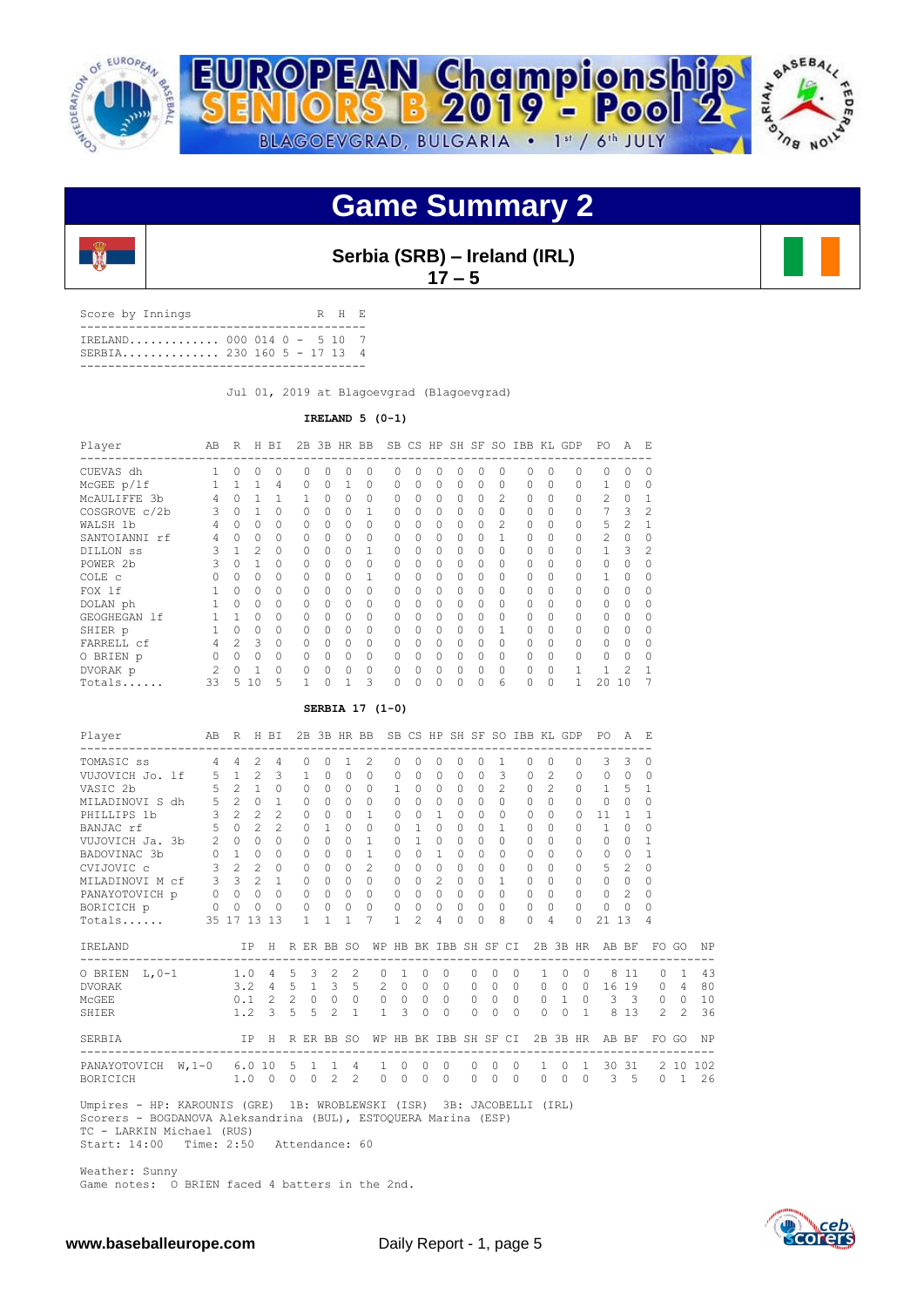![](_page_5_Picture_0.jpeg)

![](_page_5_Picture_1.jpeg)

### **Game Summary 3**

### **Bulgaria (BUL) – Russia (RUS) 0 - 21**

Score by Innings R H E ----------------------------------------- RUSSIA.............. 014 (12)4 - 21 13 0

BULGARIA............ 000 0 0 - 0 3 3 -----------------------------------------

Jul 01, 2019 at Blagoevgrad (Blagoevgrad)

**RUSSIA 21 (1-0)**

| Player               | A <sub>B</sub> | R              |        | H BT           |           |   |           | 2B 3B HR BB       |              |          |                |           |              |          | SB CS HP SH SF SO IBB KL GDP |          |          | PO.      | A              | E.           |
|----------------------|----------------|----------------|--------|----------------|-----------|---|-----------|-------------------|--------------|----------|----------------|-----------|--------------|----------|------------------------------|----------|----------|----------|----------------|--------------|
| BOLGOV rf            | २              | $\mathcal{P}$  |        | $\Omega$       | $\Omega$  | O | $\Omega$  | $\mathcal{D}_{1}$ | $\Omega$     | 0        | 0              | $\Omega$  | $\Omega$     | O        | $\Omega$                     | 0        | 0        |          | $\Omega$       | <sup>0</sup> |
| VASILEV A. 1b        |                | 3              |        | $\Omega$       | $\Omega$  | 0 | $\Omega$  |                   | $\Omega$     | 0        | 0              | $\Omega$  | 0            | $\Omega$ | $\Omega$                     | $\Omega$ | $\Omega$ | 3        |                | 0            |
| MONAKHOV N. C        | 3              | 4              |        |                | $\bigcap$ | O | $\bigcap$ | $\Omega$          | $\bigcap$    | 0        | $\mathfrak{D}$ | $\bigcap$ | <sup>0</sup> | O        | $\bigcap$                    | 0        | $\Omega$ | 9        |                | ∩            |
| LEONOV dh            |                | 3              |        |                | $\Omega$  | O |           |                   | <sup>0</sup> | Ω        | 0              | 0         | 0            |          | $\Omega$                     | $\Omega$ | $\Omega$ | $\Omega$ |                | O            |
| VASILEV V. 1f        | 3              | $\overline{4}$ | 3      | $\mathfrak{D}$ | $\Omega$  | O |           | 2                 | $\Omega$     | 0        | 0              | $\bigcap$ | $\Omega$     | O        | $\Omega$                     | 0        | $\Omega$ | $\Omega$ | $\Omega$       | <sup>0</sup> |
| CHERMOSHENTS 3b      | $\mathcal{P}$  | २              |        | ς              | $\Omega$  | O | $\Omega$  | 2                 | $\Omega$     | 0        |                | $\bigcap$ | $\Omega$     | $\Omega$ | $\Omega$                     | $\Omega$ | $\Omega$ | $\Omega$ | $\cap$         | $\Omega$     |
| MONAKHOV M.<br>.c.f  | 4              |                | 3      | 4              |           | U | $\Omega$  |                   | $\Omega$     | 0        | $\bigcap$      | $\bigcap$ | <sup>0</sup> | $\Omega$ | $\Omega$                     | $\Omega$ | $\cap$   |          | $\cap$         | $\Omega$     |
| BULTE PINYA 2b       |                |                |        | 4              | $\Omega$  | U |           | 2                 | $\Omega$     | $\Omega$ | $\Omega$       | $\bigcap$ |              | $\Omega$ | $\Omega$                     | $\Omega$ | $\Omega$ | $\Omega$ | $\cap$         | $\Omega$     |
| TONKOSHKUROV ph/2b 1 |                | O              | Ω      | $\Omega$       | $\Omega$  | O | $\Omega$  | $\Omega$          | $\Omega$     | 0        | $\Omega$       | $\bigcap$ | <sup>0</sup> | 0        | $\bigcap$                    | $\Omega$ | $\cap$   | $\cap$   | $\Omega$       | <sup>0</sup> |
| KOBRINETS ss         | ς              | $\cap$         |        | 2              | $\Omega$  | U | $\Omega$  | 1                 | $\cap$       |          | 0              | $\bigcap$ | $\Omega$     | $\Omega$ | $\Omega$                     | $\Omega$ | $\cap$   | $\cap$   | $\mathfrak{D}$ | $\cap$       |
| TRUSOV SS            | $\bigcap$      | $\Omega$       | 0      | $\Omega$       | $\Omega$  | O | $\Omega$  | $\Omega$          | $\bigcap$    | 0        | 0              | $\Omega$  | <sup>0</sup> | $\Omega$ | $\Omega$                     | $\Omega$ | $\Omega$ | $\Omega$ | 0              | $\Omega$     |
| LOBANOV p            | $\Omega$       | $\Omega$       | $\cap$ | $\Omega$       | $\Omega$  | U | $\Omega$  | $\Omega$          | $\Omega$     | $\Omega$ | 0              | $\Omega$  | $\Omega$     | $\Omega$ | $\Omega$                     | $\Omega$ | $\Omega$ | 1        | $\cap$         | $\cap$       |
| Totals               | 2.8            | -21            | २      |                |           | Λ | 3         | 12                | $\Omega$     |          | 3              | $\Omega$  |              |          | 0                            | $\Omega$ | $\cap$   | 1.5      | 4              | ∩            |

#### **BULGARIA 0 (0-1)**

| Player                                                           | AB R           |                     |              | H BI          |                |                |                 |              | 2B 3B HR BB  |              |           |             |           |           |                    | SB CS HP SH SF SO IBB KL GDP |           |                |                     | PO.                                  | $\mathcal{A}$ | E.            |             |     |
|------------------------------------------------------------------|----------------|---------------------|--------------|---------------|----------------|----------------|-----------------|--------------|--------------|--------------|-----------|-------------|-----------|-----------|--------------------|------------------------------|-----------|----------------|---------------------|--------------------------------------|---------------|---------------|-------------|-----|
| CHERNOZEMSKY 3b                                                  | $\mathbf{1}$   | $\Omega$            | $\Omega$     | $\Omega$      |                | $\Omega$       | $\Omega$        | $\Omega$     | 1            | $\Omega$     | $\Omega$  | $\Omega$    | $\Omega$  | $\Omega$  | $\Omega$           |                              | $\Omega$  | $\Omega$       | $\cap$              | $\mathbf{1}$                         | <sup>0</sup>  | 2             |             |     |
| TEMELKOV K. rf 1 0                                               |                |                     | $\Omega$     | $\Omega$      |                | $\Omega$       | $\Omega$        | $\Omega$     | $\Omega$     | $\Omega$     | $\Omega$  | $\Omega$    | $\Omega$  | $\Omega$  | 1                  |                              | $\bigcap$ | $\Omega$       | $\Omega$            | $\mathbf{1}$                         | $\Omega$      | $\Omega$      |             |     |
| GARNEV rf/1b                                                     | 1              | $\Omega$            | $\Omega$     | $\Omega$      |                | $\Omega$       | $\Omega$        | $\Omega$     | $\cap$       | $\cap$       | $\Omega$  | $\Omega$    | $\Omega$  | $\Omega$  | 1                  |                              | $\Omega$  | $\bigcap$      | $\cap$              | 3                                    | $\Omega$      | 0             |             |     |
| ZHALTOV cf                                                       | $\overline{2}$ | $\Omega$            | $\Omega$     | $\Omega$      |                | $\Omega$       | $\Omega$        | $\Omega$     | $\cap$       | $\Omega$     | $\Omega$  | $\Omega$    | $\cap$    | $\Omega$  | $\overline{c}$     |                              | $\Omega$  | $\Omega$       | $\cap$              | 4                                    | $\Omega$      | 0             |             |     |
| NASSAPOV D. 2b 2                                                 |                | $\Omega$            | $\Omega$     | $\Omega$      |                | 0              | $\Omega$        | $\Omega$     | $\Omega$     | 0            | $\bigcap$ | $\Omega$    | $\Omega$  | $\Omega$  | $\mathfrak{D}$     |                              | $\Omega$  | $\mathbf{1}$   | $\Omega$            | 3                                    | $\Omega$      | $\Omega$      |             |     |
| $\begin{array}{ccc} 0 & 1 & 0 \\ 0 & 0 \end{array}$<br>BESHKOV p |                |                     | $\mathbf{1}$ | <sup>0</sup>  |                | $\Omega$       | $\Omega$        | $\Omega$     | 0            | $\Omega$     | $\Omega$  | $\Omega$    | $\Omega$  | $\bigcap$ | $\Omega$           |                              | $\Omega$  | $\bigcap$      |                     | $\cap$                               | $\Omega$      | 0             |             |     |
| MIDILI p                                                         |                |                     | $\Omega$     | $\Omega$      |                | $\Omega$       | $\Omega$        | $\Omega$     | $\cap$       | $\Omega$     | $\Omega$  | $\Omega$    | $\bigcap$ | $\Omega$  | $\Omega$           |                              | $\Omega$  | $\bigcap$      | $\cap$              | $\Omega$                             | $\Omega$      | 0             |             |     |
| $0 \quad 0$<br>NEDELCHEV p                                       |                |                     | $\Omega$     | $\Omega$      |                | 0              | $\Omega$        | $\Omega$     | $\Omega$     | $\Omega$     | $\Omega$  | $\Omega$    | $\Omega$  | $\Omega$  | $\Omega$           |                              | $\Omega$  | $\Omega$       | 0                   | $\Omega$                             | $\Omega$      | $\Omega$      |             |     |
| TEMELKOV H. ph/rf 1                                              |                | $\Omega$            | $\Omega$     | $\Omega$      |                | $\Omega$       | $\Omega$        | $\Omega$     | $\cap$       | $\Omega$     | $\Omega$  | $\Omega$    | $\cap$    | $\Omega$  | 1                  |                              | $\Omega$  | $\Omega$       | $\cap$              | $\Omega$                             | $\Omega$      | 1             |             |     |
| DIMITROV 1b/p                                                    |                | $2 \quad 0$         | $\Omega$     | $\Omega$      |                | $\Omega$       | $\Omega$        | $\Omega$     | $\Omega$     | $\Omega$     | $\bigcap$ | $\Omega$    | $\bigcap$ | $\Omega$  | 1                  |                              | $\Omega$  | 1              | $\bigcap$           | $\mathbf{1}$                         | $\Omega$      | 0             |             |     |
| ANDONOV 1f                                                       | $\overline{2}$ | $\Omega$            | $\mathbf{1}$ | $\Omega$      |                | $\Omega$       | $\Omega$        | $\bigcap$    | $\cap$       | $\Omega$     | $\bigcap$ | $\Omega$    | $\cap$    | $\Omega$  | $\Omega$           |                              | $\Omega$  | $\Omega$       | 0                   | $\mathbf{1}$                         | $\mathbf{1}$  | 0             |             |     |
| NASSAPOV A. ss                                                   | $2^{\circ}$    | $\Omega$            | $\mathbf{1}$ | $\Omega$      |                | 0              | $\Omega$        | $\Omega$     | $\Omega$     | 0            | $\Omega$  | $\circ$     | $\Omega$  | $\Omega$  | $\mathbf{1}$       |                              | $\Omega$  | $\Omega$       | $\Omega$            | $\Omega$                             |               | 0             |             |     |
| GEORGIEV G. C                                                    |                | $2 \quad 0 \quad 0$ |              | $\circ$       |                | 0              | $\circ$         | 0            | $\Omega$     | 0            | 0         | $\circ$     | $\circ$   | $\Omega$  | $\Omega$           |                              | $\Omega$  | $\Omega$       | $\Omega$            | 1                                    | $\mathbf{1}$  | 0             |             |     |
| Totals                                                           | 17             | $\Omega$            | 3            | $\Omega$      |                | $\Omega$       | $\Omega$        | $\Omega$     | 1            | $\Omega$     | $\Omega$  | 0           | 0         | $\cap$    | 9                  |                              | $\Omega$  | $\mathfrak{D}$ | $\cap$              | 15                                   | $\mathcal{L}$ | 3             |             |     |
| RUSSIA                                                           |                |                     |              |               |                |                | IP H R ER BB SO |              | WP           |              |           |             |           |           | HB BK IBB SH SF CI |                              |           |                |                     | 2B 3B HR AB BF                       |               |               | FO GO       | NP  |
| LOBANOV $W, 1-0$                                                 | 5.0 3 0 0 1    |                     |              |               |                |                |                 | 9            |              | $0 \quad 0$  |           | $0 \quad 0$ |           | $\Omega$  | $\Omega$           | $\bigcirc$                   | $\Omega$  |                |                     | $0 \t 0 \t 17 \t 18$                 |               |               | $2 \quad 3$ | 78  |
| BULGARIA                                                         |                |                     |              |               |                |                | IP H R ER BB SO |              |              |              |           |             |           |           |                    |                              |           |                |                     | WP HB BK IBB SH SF CI 2B 3B HR AB BF |               |               | FO GO       | NP  |
| BESHKOV L, 0-1                                                   |                | 3.0 8 12 12         |              |               |                |                | 8               | $\Omega$     | $\mathbf{1}$ | 2            | $\Omega$  | $\circ$     |           | $\Omega$  | 1                  | $\Omega$                     | 0         | $\circ$        | 3                   | 15                                   | 26            | 8             | $\Omega$    | 109 |
| MIDILI                                                           |                |                     |              |               |                |                | $0.2$ 2 5 1 2   | $\mathbf{1}$ | $\Omega$     | $\mathbf{1}$ | $\Omega$  | $\Omega$    |           | $\Omega$  | $\Omega$           | $\Omega$                     |           |                | $1 \quad 0 \quad 0$ | $5\quad 8$                           |               | 1             | $\Omega$    | 42  |
| NEDELCHEV                                                        |                |                     |              | $0.1 \quad 0$ | $\circ$        | $\circ$        | $\overline{1}$  | $\Omega$     | $\circ$      | $\mathbf{0}$ | $\Omega$  | $\Omega$    |           | $\Omega$  | $\Omega$           | $\Omega$                     | $\circ$   | $\circ$        | $\overline{0}$      | $\mathbf{1}$                         | 2             | $\mathbf{1}$  | $\Omega$    | 7   |
| DIMITROV                                                         |                |                     | $1.0-3$      |               | $\overline{4}$ | $\mathfrak{D}$ | $\overline{1}$  | $\Omega$     | 1            | $\Omega$     | $\Omega$  | $\Omega$    |           | $\Omega$  | $\Omega$           | $\Omega$                     | $\Omega$  | 0              | $\Omega$            | 7                                    | 8             | $\mathcal{L}$ | $\Omega$    | 17  |
|                                                                  |                |                     |              |               |                |                |                 |              |              |              |           |             |           |           |                    |                              |           |                |                     |                                      |               |               |             |     |

 Umpires - HP: Cibba (FRA) 1B: Ajdukovic (SRB) 3B: WROBLEWSKI (ISR) Scorers - ESTOQUERA Marina (ESP), NELISSEN Huub (NED) TC - BOKERN Paul (NED) Start: 17:40 Time: 2:05 Attendance: 52

 Weather: Sunny Game notes: BESHKOV faced 7 batters in the 4th.

![](_page_5_Picture_13.jpeg)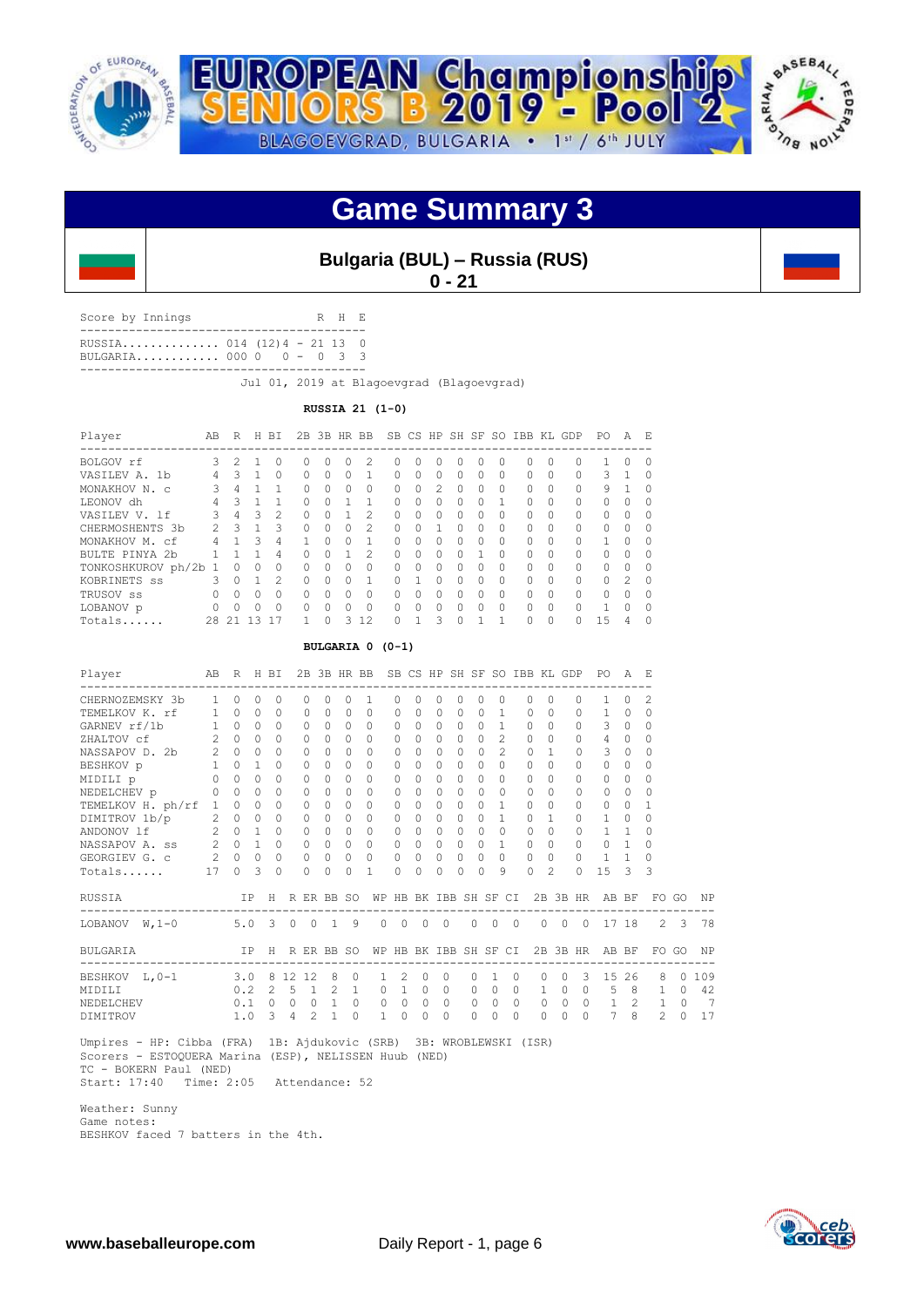![](_page_6_Picture_0.jpeg)

## **Announcements of the Technical Commission**

Blagoevgrad, July 1rst 2019.

After the ejection of player 13 of Greece, Mr. Nicolas Spiliotis, for using an illegal bat in the 1rst inning of the game Greece - Israel, the Technical Commission of the tournament decided to give him the next penalty: a warning and a fine of euro 50. (according rule 10g of the 2019 Competition Rules)

Paul Bokern

Chairman of the Technical Committee of the European Championships Seniors B 2019 Pool 2

![](_page_6_Picture_6.jpeg)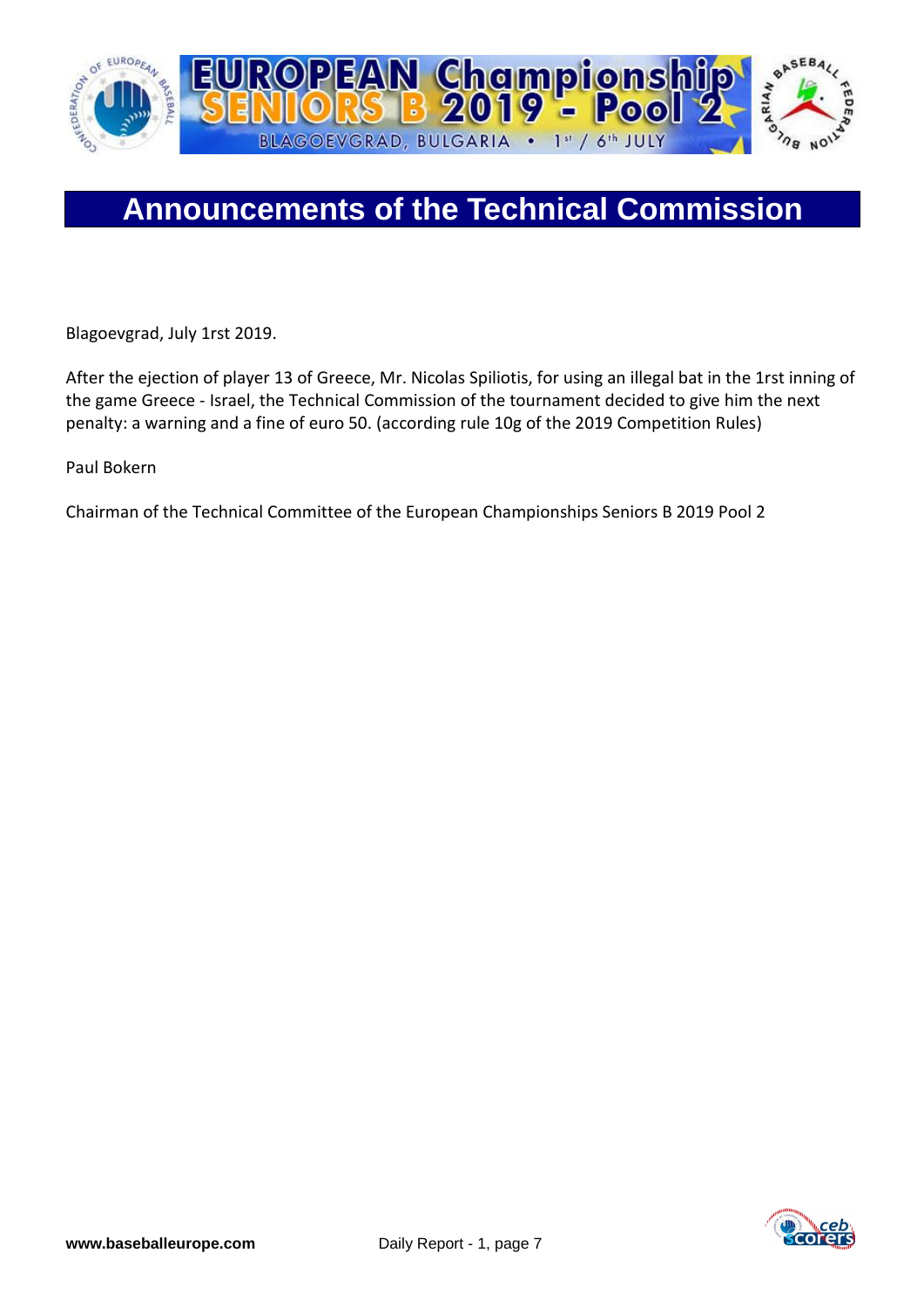![](_page_7_Picture_0.jpeg)

# **Technical Appointments**

### **Tuesday 2nd July**

| <b>Game</b>     | At time | <b>Venue</b>                   | <b>Group</b> | Home team                      |   |                  | <b>Visiting team</b>     |
|-----------------|---------|--------------------------------|--------------|--------------------------------|---|------------------|--------------------------|
| 04              | 10:00   | Blagoevgrad                    |              | <b>Israel</b>                  | 文 | <b>Liji Li</b> j | Serbia                   |
| <b>Umpires:</b> |         | Damiano Jacobelli (IRL)        |              | German Gribennikov (RUS)       |   |                  | Patrick Cibba (FRA)      |
| <b>Scorers:</b> |         | Gergana Hadjiyska (BUL)        |              | Huub Nelissen                  |   |                  |                          |
| T.C.:           |         | Paul Bokern (NED)              |              |                                |   |                  |                          |
|                 |         |                                |              |                                |   |                  |                          |
| Game            | At time | <b>Venue</b>                   | <b>Group</b> | <b>Home team</b>               |   |                  | <b>Visiting team</b>     |
| 05              | 13:30   | Blagoevgrad                    |              | <b>Russia</b>                  |   | æ                | <b>Greece</b>            |
| <b>Umpires:</b> |         | Daniel Wroblewski (ISR)        |              | Patrick Cibba (FRA)            |   |                  | Dimitris Karounis (GRE)  |
| <b>Scorers:</b> |         | Gergana Hadjiyska (BUL)        |              | Marina Estoquera Beltran (ESP) |   |                  |                          |
| T.C.:           |         | Zlatko Sersen (CRO)            |              |                                |   |                  |                          |
|                 |         |                                |              |                                |   |                  |                          |
| Game            | At time | <b>Venue</b>                   | Group        | <b>Home team</b>               |   |                  | <b>Visiting team</b>     |
| 06              | 17:00   | Blagoevgrad                    |              | <b>Ireland</b>                 |   |                  | <b>Bulgaria</b>          |
| <b>Umpires:</b> |         | Djordje Ajdukovic (SRB)        |              | Dimitris Karounis (GRE)        |   |                  | German Gribennikov (RUS) |
| <b>Scorers:</b> |         | Marina Estoquera Beltran (ESP) |              | Huub Nelissen                  |   |                  |                          |
| T.C.:           |         | Michael Larkin (RUS)           |              |                                |   |                  |                          |

![](_page_7_Picture_4.jpeg)